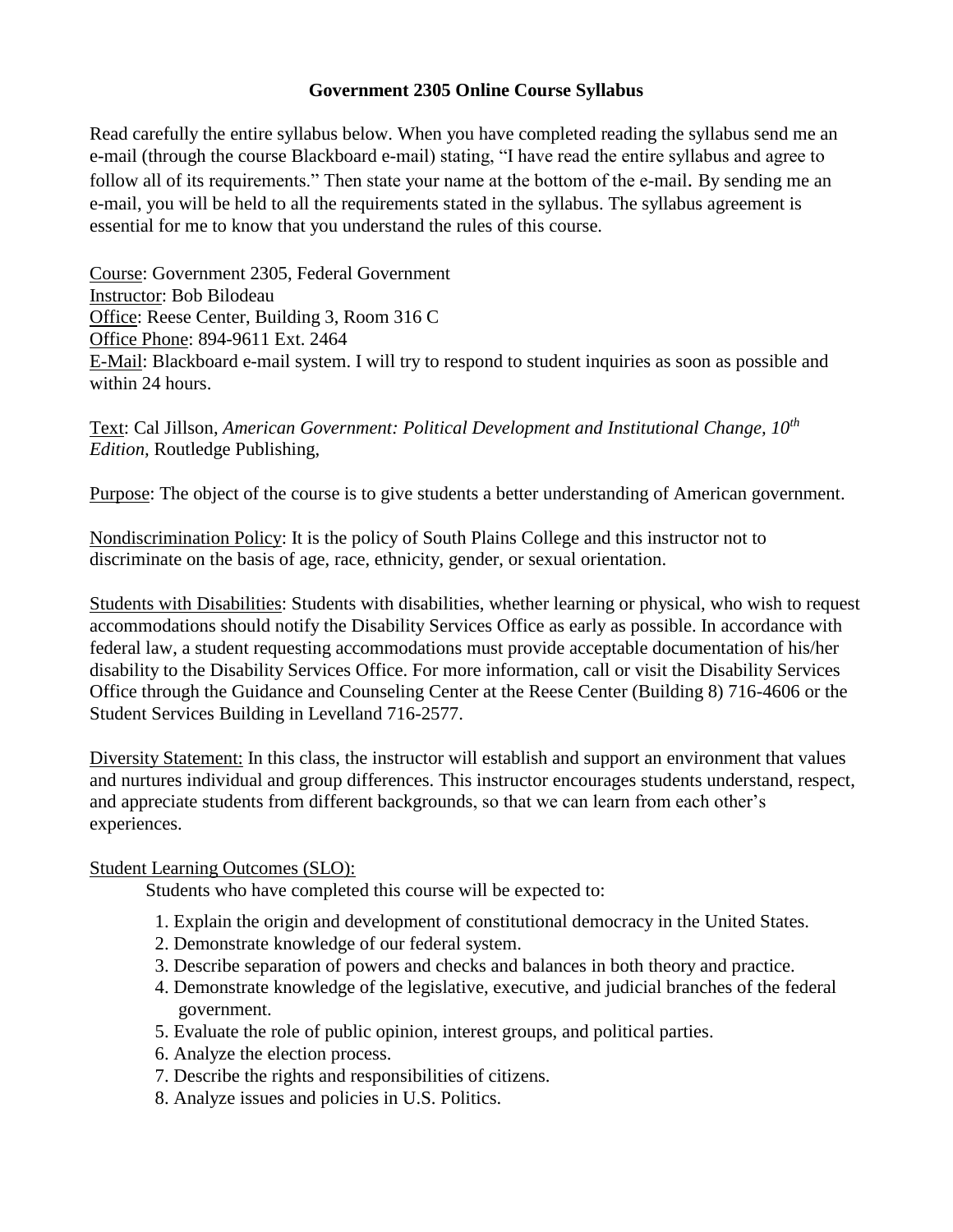Methods to Attain Learning Outcomes: The following suggestions will help you better understand the material, and improve your knowledge of American government.

- 1. Review the learning outcomes located at the bottom of the first page of each chapter
- 2. Read the chapter carefully, at least twice.
- 3. Outline the chapter to focus on the authors' organization of the chapter, and discover what they believe to be the most import points in the chapter.
- 4. Review all graphs and charts.
- 5. Review all the key terms

Study Guide: A course study guide is provided for you under the Course Content icon located in the top left hand corner of the home page. The study guide will provide study questions for each chapter, to help you better understand the major points in each chapter. While the study guide will not cover every question on the test, it will assist you in answering most of the questions.

Discussion Board: A discussion board is required by all South Plains College online classes. In the discussion board you will have the opportunity to introduce yourself to the class, and discuss topics related to that week's reading material. There will be 4 Discussion Board posts this semester. Each Discussion Board post will be worth 50 points. All Discussion Boards are be open on the first day of class. You may make a post any time before the due date, but you may not make a post after the post date.

A discussion post must be long enough to cover the topic presented for discussion that week. It should include facts and an analysis of the material; not just your opinion on a topic. Simply quoting, copying or paraphrasing the textbook is not acceptable. I want your post to show how well you understand the material. The more you show how well you understand the material, the more points you will receive. Just remember, if you are trying to give me the least amount possible, it's your grade!

The Discussion Board posts are not timed like chapter tests, so please take the time to proof read your essay to make sure it can be easily understood by the reader, using proper grammar. Just remember, paragraphs, capitalization, punctuation and sentence structure make it easier for the reader to understand the points you are trying to make.

## Exams and Grading **(Read this section carefully)**

1. Exams: You will have 10 chapter tests. The best 9 chapter tests will be counted towards your grade (your lowest test score will be dropped). Each test will have 25 multiple choice and true/false questions worth 4 points apiece, for a total of 100 points. You must take the test by 11:59 PM on the assigned date. Otherwise, you will receive a **zero** for the test. All tests will be timed, just as if you were in class, so make sure you know the material before you take the test. You will not have time to look for the correct answers in the book. Tests will last 30 minutes.

Note carefully: once you click on "Begin" you must complete the test in its entirety. Please be sure to click on the save button after you answer each question. Otherwise, your answer will not be saved and you will receive no credit for that question. If the test is not completed within the allotted time, you will receive a zero for that grade. Please do not wait until the last second to click "Save and Submit" for the test. Students, who have tried this, have found that the computer will not accept their test. **Computer malfunctions happen. If you have a computer malfunction during a test, it is** 

# **considered an incomplete test, and I will use your one drop for that test. There are no make-up tests.**